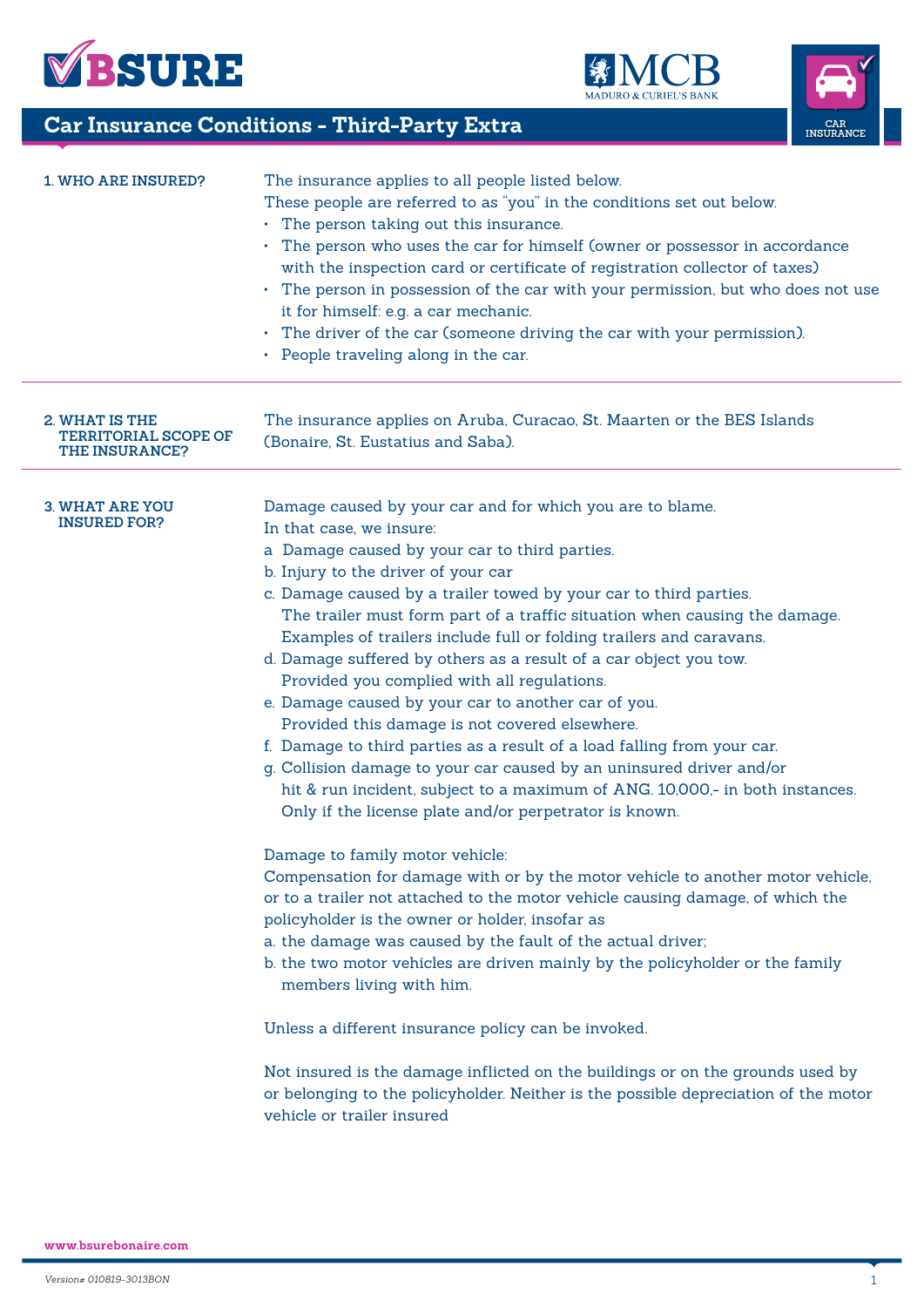



## **3. WHAT ARE YOU INSURED FOR?**

## **Write-off:**

If your car is a write-off, we will be entitled to take possession of the wreckage. Damage will only be dealt with if you have submitted the insurance certificate, fully paid up. In the event of monthly installments, we set off the annual premium balance when damage is incurred.

| 4. WHAT DAMAGE IS |
|-------------------|
| EXCLUDED?         |

| This liability insurance never reimburses damage: |
|---------------------------------------------------|
|---------------------------------------------------|

- a. As a result of a defect, wear and tear or poor maintenance
- b. As a result of faulty parts or a faulty construction
- c. To a car or other object that was towed by your car
- d. To a load or luggage that was transported with the car.
- e. During loading and unloading
- f. During official and non-official (speed) competitions in which the car was used.
- g. During hiring, leasing or use of the car as a taxi or bus.
- h. Caused by people driving your car without permission.
- i. If the driver is not competent to drive. Examples: no valid driver's license, disqualified from driving, driving under the influence of alcohol, drugs or medication, participates in criminal activities.
- j. As result of/to illegal accessories.
- k. To equipment that is not built-in (including theft and loss)
- l. If the inspection card is not in the name of the policyholder.
- m. If you caused damage intentionally or as a result of recklessness, or if this was caused with your permission.
- n. Because the car is (temporarily) unavailable to you.
- o. Because the car dropped in value after having sustained damage, despite having been repaired. (In the event of a write-off, the loss adjuster determines the value after having been written off)
- p. Because of other indirect loss as a result of damage (following an accident).
- q. Whist the car is seized.
- r. As a result of special arrangements, such as warranty, indemnification or penalty clauses.
- s. Which is already reimbursed by virtue of a law or other insurance, or which would have been insured if you had not been insured with us.
- t. If the driver was unfit to drive motor vehicles to the extent that this would have been prohibited under law or by the authorities.
- u. Caused while the motor vehicle was entrusted to a transport company in connection with transportation across the sea, other than by a ferry within the territorial scope of the insurance.
- v. To goods (including fencing) that belong to the insured, were in the possession of the insured or that were transported with the vehicle.
- w. If driver fell asleep.

## **5. WHAT ARE YOUR DEDUCTIBLES?**

Your deductible is ANG. 0,- for third-party damage. Your deductible is ANG. 250,- for bodywork damage.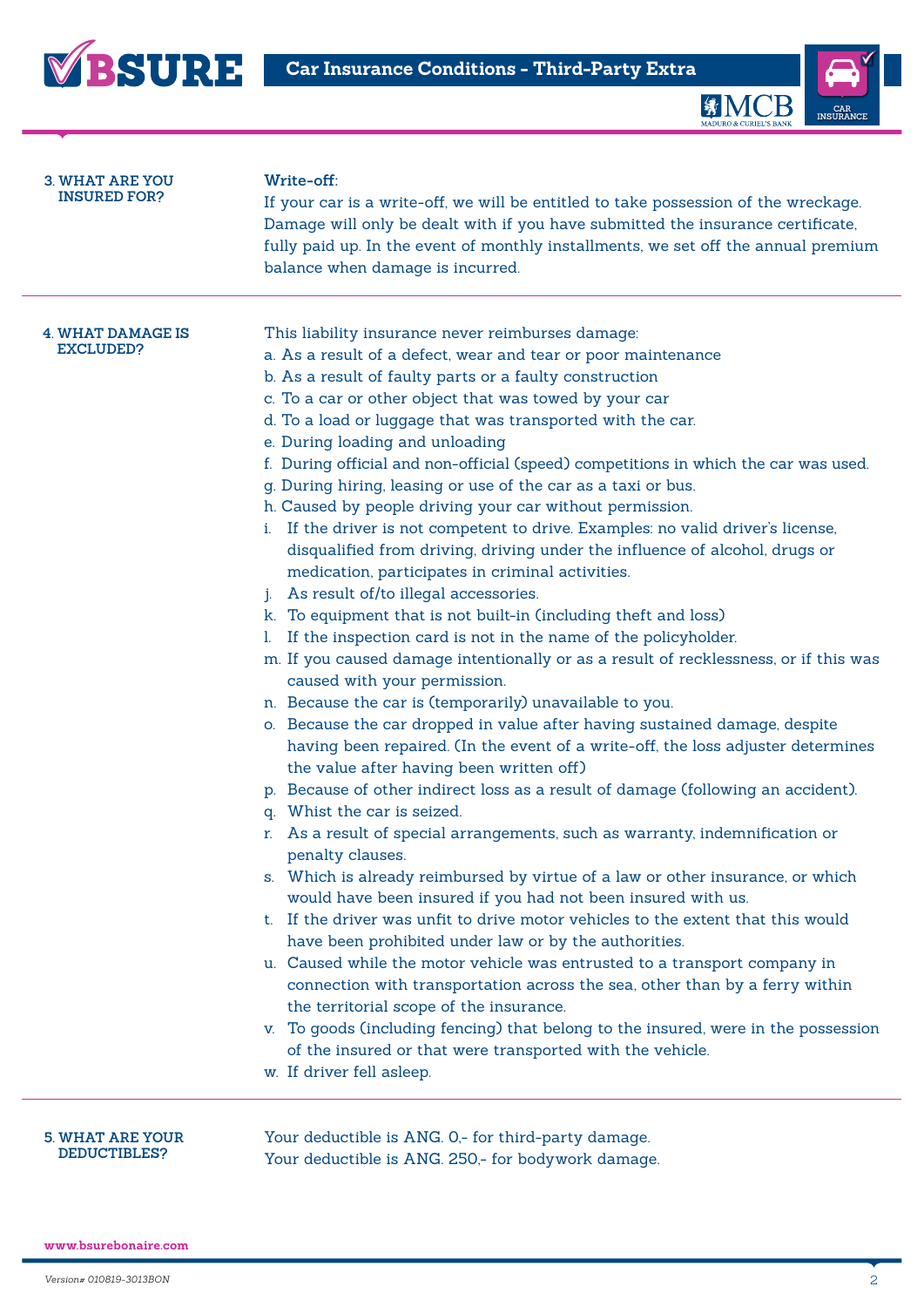



| 5. WHAT ARE YOUR<br>DEDUCTIBLES?               | If the driver of the motor vehicle is under 23 or if the driver, at the time of<br>the collision, is not listed on the policy schedule, an additional deductible of<br>ANG. 350,- applies on top of the aforesaid deductible.<br>If you have held your driver's license for less than 1 year, an additional deductible<br>of ANG. 150,- applies on top of the aforesaid deductible.                                                                                                                                                                                                                                                                                                                                                                                                                                                  |
|------------------------------------------------|--------------------------------------------------------------------------------------------------------------------------------------------------------------------------------------------------------------------------------------------------------------------------------------------------------------------------------------------------------------------------------------------------------------------------------------------------------------------------------------------------------------------------------------------------------------------------------------------------------------------------------------------------------------------------------------------------------------------------------------------------------------------------------------------------------------------------------------|
| <b>6. RECOVERABLE</b><br><b>DAMAGE OR LOSS</b> | In the cases below, we will at all times claim back the damage we have to<br>reimburse, from you.                                                                                                                                                                                                                                                                                                                                                                                                                                                                                                                                                                                                                                                                                                                                    |
|                                                | • The driver had consumed more alcohol than permitted by law.<br>The driver was under the influence of medicines or drugs.<br>The driver did not have a valid driver's license.<br>$\bullet$<br>• The damage was intentionally caused by or on behalf of the policyholder<br>or the driver.<br>• If the policy does not provide cover and, in accordance with the LAM<br>(National Ordinance on Motor Vehicles Liability Insurance), must indemnify<br>the injured party.<br>• If the driver was unfit to drive motor vehicles to the extent that this would<br>have been prohibited under law or by the authorities.                                                                                                                                                                                                                |
| 7. WHAT DO WE MEAN BY                          | a. No-claim years<br>A year (12 consecutive months) that you drive without damage is referred to by<br>us as a no-claim year. The number of no-claim years is accrued through time.<br>The more no-claim years you accrue, the less premium you pay.<br><b>b.</b> Main driver<br>The person usually driving the car.<br>c. Current market value<br>The new-for-old value, minus a sum for depreciation due to aging and/or wear<br>and tear.<br>d. New-for-old value<br>The amount needed to purchase the same or similar items.<br>e. Replacement value<br>The amount needed to replace your items by similar items.<br>f. Write-off<br>The total repair costs of the motor vehicle are more than 2/3 of the insured value<br>and the motor vehicle was used for private purposes only.<br>g. Car<br>Passenger car for private use. |

**www.bsurebonaire.com**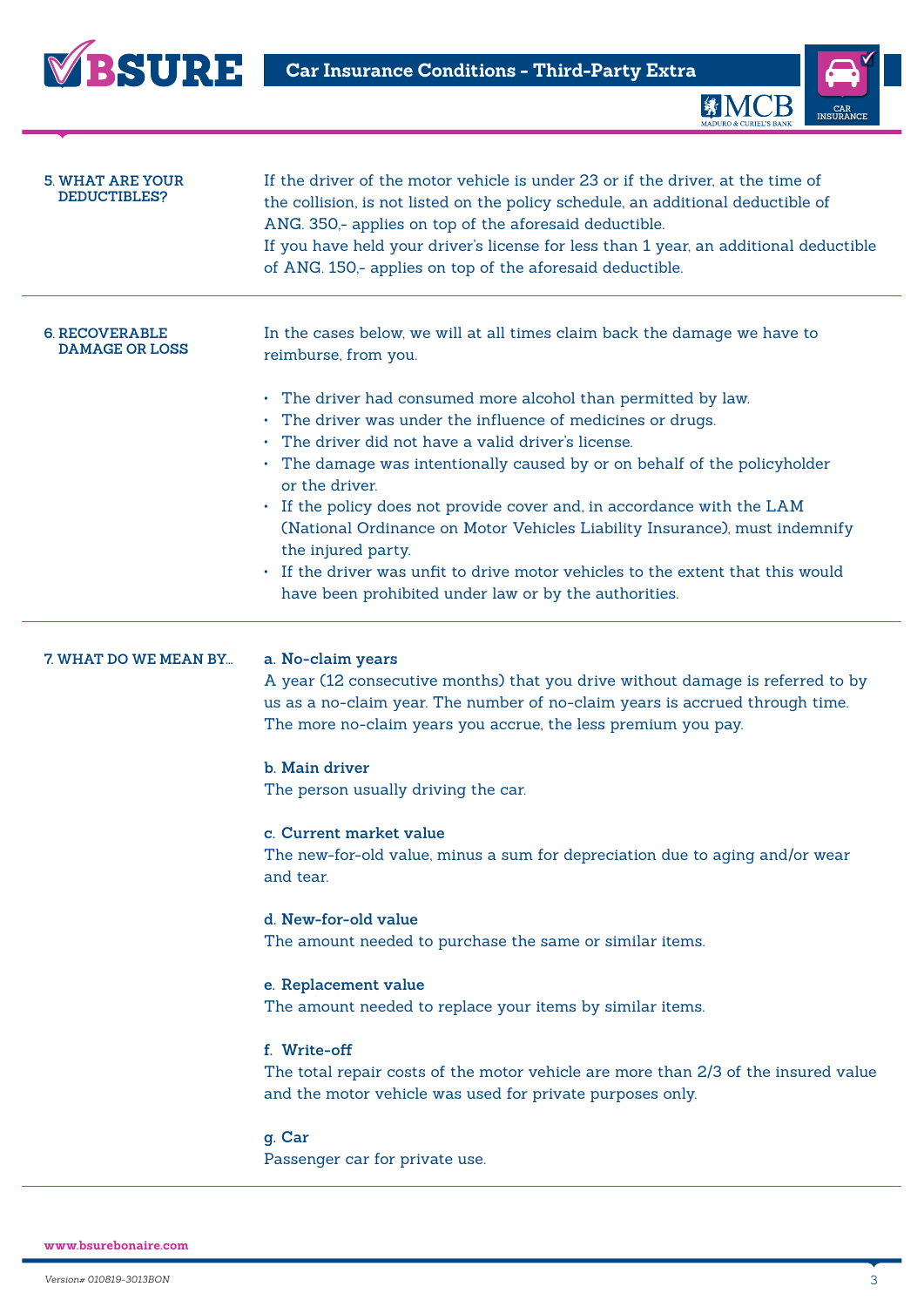

| <b>SURCHARGES</b>                       | <b>Step</b>                                                                                                                                                                                                                                                                                                 | Current premium                    | <b>Without claims</b><br>to step                                                     | 1 claim<br>to step      | 2 claims<br>to step |  |
|-----------------------------------------|-------------------------------------------------------------------------------------------------------------------------------------------------------------------------------------------------------------------------------------------------------------------------------------------------------------|------------------------------------|--------------------------------------------------------------------------------------|-------------------------|---------------------|--|
|                                         | 22                                                                                                                                                                                                                                                                                                          | 20                                 | 22                                                                                   | 17                      | 17                  |  |
|                                         | 21                                                                                                                                                                                                                                                                                                          | 25                                 | 21                                                                                   | 16                      | 15                  |  |
|                                         | 20                                                                                                                                                                                                                                                                                                          | 25                                 | 20                                                                                   | 15                      | 13                  |  |
|                                         |                                                                                                                                                                                                                                                                                                             | 25                                 |                                                                                      |                         | 11                  |  |
|                                         | 19                                                                                                                                                                                                                                                                                                          |                                    | 19                                                                                   | 14                      |                     |  |
|                                         | 18                                                                                                                                                                                                                                                                                                          | 30                                 | 19                                                                                   | 13                      | 11                  |  |
|                                         | 17                                                                                                                                                                                                                                                                                                          | 30                                 | 18                                                                                   | 12                      | 9                   |  |
|                                         | 16                                                                                                                                                                                                                                                                                                          | 30                                 | 17                                                                                   | 9                       | 5                   |  |
|                                         | 15                                                                                                                                                                                                                                                                                                          | 35                                 | 16                                                                                   | 8                       | 5                   |  |
|                                         | 14                                                                                                                                                                                                                                                                                                          | 35                                 | 15                                                                                   | 7                       | 4                   |  |
|                                         | 13                                                                                                                                                                                                                                                                                                          | 35                                 | 14                                                                                   | 6                       | 3                   |  |
|                                         | 12                                                                                                                                                                                                                                                                                                          | 40                                 | 13                                                                                   | 5                       | 2                   |  |
|                                         | 11                                                                                                                                                                                                                                                                                                          | 40                                 | 12                                                                                   | $\overline{\mathbf{4}}$ | $\mathbf{1}$        |  |
|                                         | 10                                                                                                                                                                                                                                                                                                          | 45                                 | 11                                                                                   | 3                       | 1                   |  |
|                                         | $\mathbf{9}$                                                                                                                                                                                                                                                                                                | 45                                 | 10                                                                                   | 3                       | $\mathbf{1}$        |  |
|                                         | 8                                                                                                                                                                                                                                                                                                           | 50                                 | 9                                                                                    | 3                       | 1                   |  |
|                                         |                                                                                                                                                                                                                                                                                                             | 65                                 | 8                                                                                    | 3                       | 1                   |  |
|                                         | 6                                                                                                                                                                                                                                                                                                           | 80                                 | 7                                                                                    | 3                       | 1                   |  |
|                                         | 5                                                                                                                                                                                                                                                                                                           | 90                                 | 6                                                                                    | $\overline{a}$          | 1                   |  |
|                                         | 4                                                                                                                                                                                                                                                                                                           | 95                                 | 5                                                                                    | 2                       | 1                   |  |
|                                         | 3                                                                                                                                                                                                                                                                                                           | 100                                | $\overline{4}$                                                                       | $\overline{a}$          |                     |  |
|                                         | 2                                                                                                                                                                                                                                                                                                           | 110                                | 3                                                                                    | 1                       | 1                   |  |
|                                         | $\mathbf{1}$                                                                                                                                                                                                                                                                                                | 120                                | $\overline{a}$                                                                       | $\mathbf{1}$            | $\mathbf{1}$        |  |
|                                         |                                                                                                                                                                                                                                                                                                             |                                    |                                                                                      |                         |                     |  |
|                                         |                                                                                                                                                                                                                                                                                                             | wholly for policyholder's account. | cannot be repaired or entirely repaired on the island, the cost of transport will be |                         |                     |  |
| PARTS UNAVAILABLE                       | If it appears, after damage to the insured motor vehicle, that the required part(s)<br>is/ are not available, the resultant additional costs (extra work, freight, unable to<br>use own car, etc.) are disqualified from reimbursement.                                                                     |                                    |                                                                                      |                         |                     |  |
| <b>EXCLUSION</b><br><b>AIRPORT RISK</b> | Expressly excluded from this insurance is the liability for damage/loss,<br>irrespective the nature thereof, incurred to the insured motor vehicle while on<br>airport grounds. This exclusion does not apply for damage incurred in any public<br>parking areas of the airport or connecting public roads. |                                    |                                                                                      |                         |                     |  |
|                                         |                                                                                                                                                                                                                                                                                                             |                                    |                                                                                      |                         |                     |  |

**www.bsurebonaire.com**

**VBSURE**